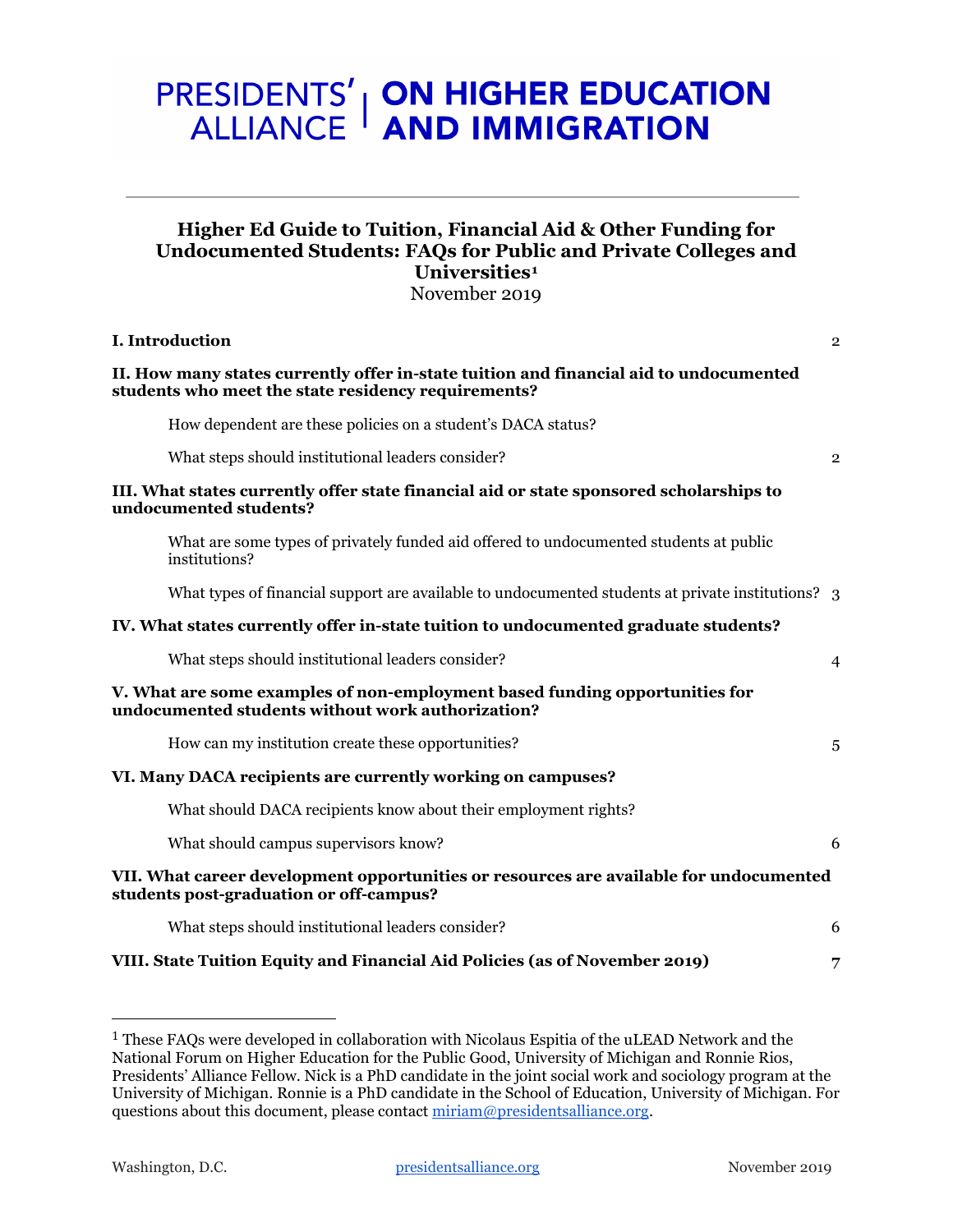## <span id="page-1-0"></span>**I. Introduction**

The federal impasse on Dream legislation in Congress and the uncertain fate of Deferred Action for Childhood Arrivals (DACA) before the Supreme Court means that the need to support undocumented students at the state and institutional levels takes on greater urgency. And, in fact, public and private higher education leaders have more opportunities to advance changes to promote educational equity and access for DACA recipients and other undocumented students at the state and institutional levels.

The purpose of these FAQs is (1) to provide an overview of the existing tuition equity and financial aid policies for undocumented students at the state and institutional levels; (2) highlight promising state action and institutional practices; (3) address institutional policy steps and state advocacy that higher education leaders may want to consider in order to support undocumented students, including actions to identify funding for students if DACA is terminated.

### <span id="page-1-1"></span>**II. How many states currently offer in-state tuition and financial aid to undocumented students who meet the state residency requirements? How dependent are these policies on a student's DACA status? What steps should institutional leaders consider?**

The good news is that a growing number of states have successfully expanded in-state tuition and financial aid to undocumented students.[2](#page-1-2) However, in a number of states, tuition equity and financial aid policies are dependent on a student's DACA status.

- In 20 [states](https://uleadnet.org/) (including the District of Columbia), all undocumented students who meet state residency requirements have access to in-state tuition, regardless of their DACA status. Arizona offers 150 percent of in-state tuition for all undocumented students who meet state residency requirements.
- In 12 additional states, undocumented students, or in some instances only DACA recipients, who meet residency requirements have access to in-state tuition at the state, institutional or system levels.
- At least 13 states now offer state financial aid and/or scholarships to undocumented students, though in a number of cases, the funding is limited to students with DACA.

<span id="page-1-2"></span><sup>&</sup>lt;sup>2</sup> Details on state policies regarding in-state tuition access for undocumented status are available at the *ULead* [website](https://uleadnet.org/) [\(https://uleadnet.org/\)](https://uleadnet.org/). Other resources listing specific state policies, board of regents decisions, and other actions include, National Conference of State Legislatures (NCSL), "Tuition Benefits for Immigrant Students" at [http://www.ncsl.org/research/immigration/tuition-benefits-for](http://www.ncsl.org/research/immigration/tuition-benefits-for-immigrants.aspx)[immigrants.aspx](http://www.ncsl.org/research/immigration/tuition-benefits-for-immigrants.aspx) and National Immigration Law Center (NILC), "Basic Facts About In-State Tuition for Undocumented Students" [https://www.nilc.org/issues/education/basic-facts-instate/.](https://www.nilc.org/issues/education/basic-facts-instate/)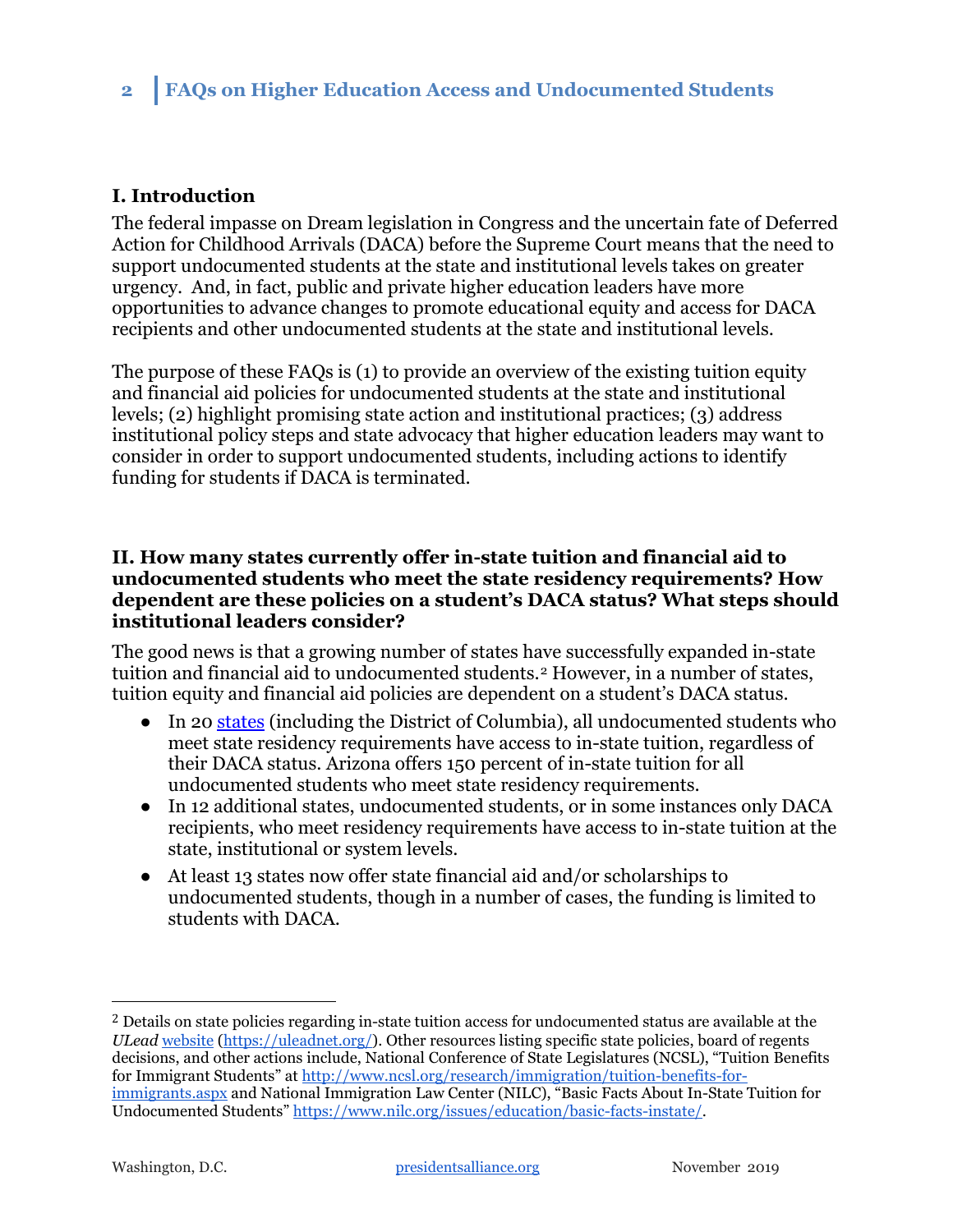The full list of states offering various degrees of access to in-state tuition and financial aid can be found below (Section VIII).

**Steps to Consider:** To prepare for the potential outcome of DACA being terminated, and to the extent possible, institutions should seek to advocate for the removal of DACA criteria from in-state tuition or other state financial aid access and in external scholarship programs. Higher education leaders should encourage the expansion of eligibility criteria to include the broader undocumented student resident population.

To the extent possible and applicable, public and private institutions should work to remove DACA status as required eligibility criteria for funding or program access on their own campuses. For example, institutions could use date and length of residency in the United States, and attendance and graduation from a U.S. high school as proxy requirements for eligibility. [TheDream.US](http://thedream.us/) recently revised eligibility for its scholarships so that its scholarships are open [to undocumented students without DACA,](https://www.thedream.us/news/thedream-us-announces-opening-of-new-scholarship-round-and-broader-eligibility-criteria-for-dreamers-seeking-a-college-education/) who have arrived in U.S. before 2014.[3](#page-2-1) These criteria can serve as a useful model for institutions and other organizations.

**As a first step,** institutions can audit their existing internal and external scholarships to ascertain their eligibility criteria and determine if they can be extended to undocumented students, and if possible, without regard to DACA status. If institutions identify external fellowships for domestic students that are not open to undocumented students, they should consider advocating for those funders to expand their eligibility criteria.[4](#page-2-2)

### <span id="page-2-0"></span>**III. What states currently offer state financial aid or state sponsored scholarships to undocumented students? What are some types of privately funded aid offered to undocumented students at public institutions? What types of financial support is available to undocumented students at private institutions?**

Since undocumented students are ineligible for federal student aid, grants, or loans, paying for tuition and associated educational costs represents a significant barrier for these students, including DACA recipients. In at least 13 states, undocumented students and/or students with DACA who meet state residency requirements have access to state financial aid and/or scholarships.

<span id="page-2-1"></span><sup>&</sup>lt;sup>3</sup> A number of organizations offer scholarships, financial assistance, and other kinds of support to undocumented undergraduate students. Examples include [TheDream.US,](https://www.thedream.us/scholarships/) [Golden Doors Scholars,](https://www.goldendoorscholars.org/) [Questbridge Scholars](https://www.questbridge.org/high-school-students/national-college-match/scholarship-details) (dependent on the partner college criteria)[, P.D. Soros Fellowship for New Americans,](https://www.pdsoros.org/) [MANÁ](https://learnmore.scholarsapply.org/mana/) [Scholarship Program,](https://learnmore.scholarsapply.org/mana/) and [Scholarship America.](https://scholarshipamerica.org/give/our-scholarships/dream-award/) 

<span id="page-2-2"></span><sup>4</sup> In spring 2019, Jin Park, a DACA recipient and Rhodes Scholar and Elliot Gerson, published an opinion piece in the Chronicle of Higher Education, urging "other scholarships, institutions, and funders to support all qualified students, regardless of immigration status." [https://www.chronicle.com/article/Scholarships-Must-Open-Their/246313.](https://www.chronicle.com/article/Scholarships-Must-Open-Their/246313)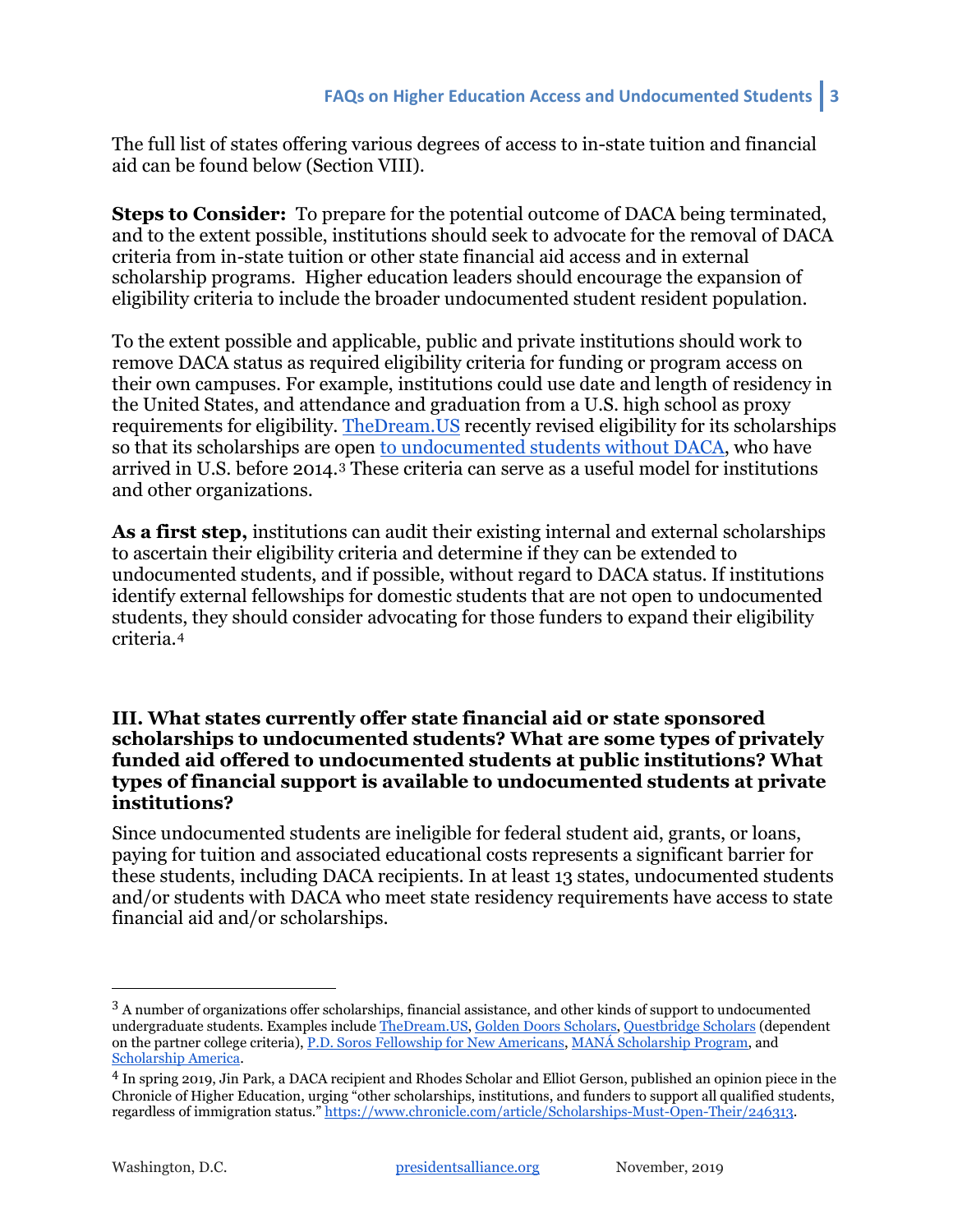In some states, access is specific to an institution. In Delaware, for example, [Delaware](https://www.nilc.org/issues/education/basic-facts-instate/)  [Technical Community College and the University of Delaware "allow undocumented](https://www.nilc.org/issues/education/basic-facts-instate/)  [students to be eligible for in-state tuition and financial aid."](https://www.nilc.org/issues/education/basic-facts-instate/)[5](#page-3-1) A number of public institutions offer privately funded aid to undocumented students. In Minnesota for example, [S1236](https://www.revisor.mn.gov/bills/status_description.php?f=SF1236&ssn=0&y=2013) establishes that public institutions may use private sources of funding to provide aid to a student eligible for resident tuition including students without lawful immigration status. In Utah, a bill  $(S253)$  was passed in 2015 providing an exemption to verification of lawful presence for privately funded scholarships administered by colleges and universities for graduates of Utah high schools.

A growing number of private institutions consider undocumented students as domestic students for the purposes of admission and financial aid, and/or have identified specific institutional funds, external scholarships or other donor funds to support undocumented students. As noted in an earlier Presidents' Alliance [FAQ,](https://19lwtt3nwtm12axw5e31ay5s-wpengine.netdna-ssl.com/wp-content/uploads/2018/04/FAQ1-Undocumented-Students-HigherEd-Presidents-Alliance-3.27.18.pdf) it is a best practice to treat undocumented students as domestic students for the purposes of admission and financial aid. A recently compiled list of colleges that provide financial need for undocumented students outlines the practices of forty institutions.[6](#page-3-2)

Among a list of top thirty colleges and universities, the overwhelming majority offer full financial aid to undocumented students comparable to other domestic students (click [here](https://www.presidentsimmigrationalliance.org/institutional-admission-and-financial-aid-policies-for-undocumented-students-among-highly-ranked-institutions/) for details). Other institutions have undertaken fundraising for scholarships, solicited donors, and identified external partner scholarship organizations, scholarship opportunities, and other funding sources. Another option could be to explore the creation of income sharing agreements (ISAs). Several organizations and institutions offer income-sharing agreements. In 2018, Colorado Mountain College initiated an income-sharing agreement for undocumented students.[7](#page-3-3)

## <span id="page-3-0"></span>**IV. What states currently offer in-state tuition to undocumented graduate students? What steps should institutional leaders consider?**

The recruitment, admission, and funding of undocumented graduate and professional students at public and private institutions is an area of much needed advocacy. Public institutions should consider clarifying and/or advocating for the extension of in-state tuition for undocumented graduate and professional students (including those without DACA status) who meet state residency requirements.

<span id="page-3-1"></span> <sup>5</sup> NCSL, "Tuition Benefits for Immigrants" [http://www.ncsl.org/research/immigration/tuition-benefits-for](http://www.ncsl.org/research/immigration/tuition-benefits-for-immigrants.aspx)[immigrants.aspx.](http://www.ncsl.org/research/immigration/tuition-benefits-for-immigrants.aspx)

<span id="page-3-2"></span><sup>6</sup> Colleges that Meet 100% of Financial Need for Undocumented Students in 2019-2020, College Greenlight (August 28, 2019) *available at* [http://blog.collegegreenlight.com/blog/colleges-that-meet-100-of-financial-need-for](http://blog.collegegreenlight.com/blog/colleges-that-meet-100-of-financial-need-for-undocumented-students-in-2019-2020/)[undocumented-students-in-2019-2020/.](http://blog.collegegreenlight.com/blog/colleges-that-meet-100-of-financial-need-for-undocumented-students-in-2019-2020/) 

<span id="page-3-3"></span><sup>&</sup>lt;sup>7</sup> Resource: TheDream.US and Presidents' Allianc[e Webinar](https://www.presidentsimmigrationalliance.org/bestpractices/) on different ISAs and options for funding undocumented students, with a presentation by Kevin James, President of Better Future Forward on ISAs, and a discussion with Matthew Gianneschi, Chief Operating Officer, Colorado Mountain College, and Ricshawn Adkins Roane, Chief of Staff, Jack Kent Cooke Foundation on why and how they have adopted their versions of the ISA model.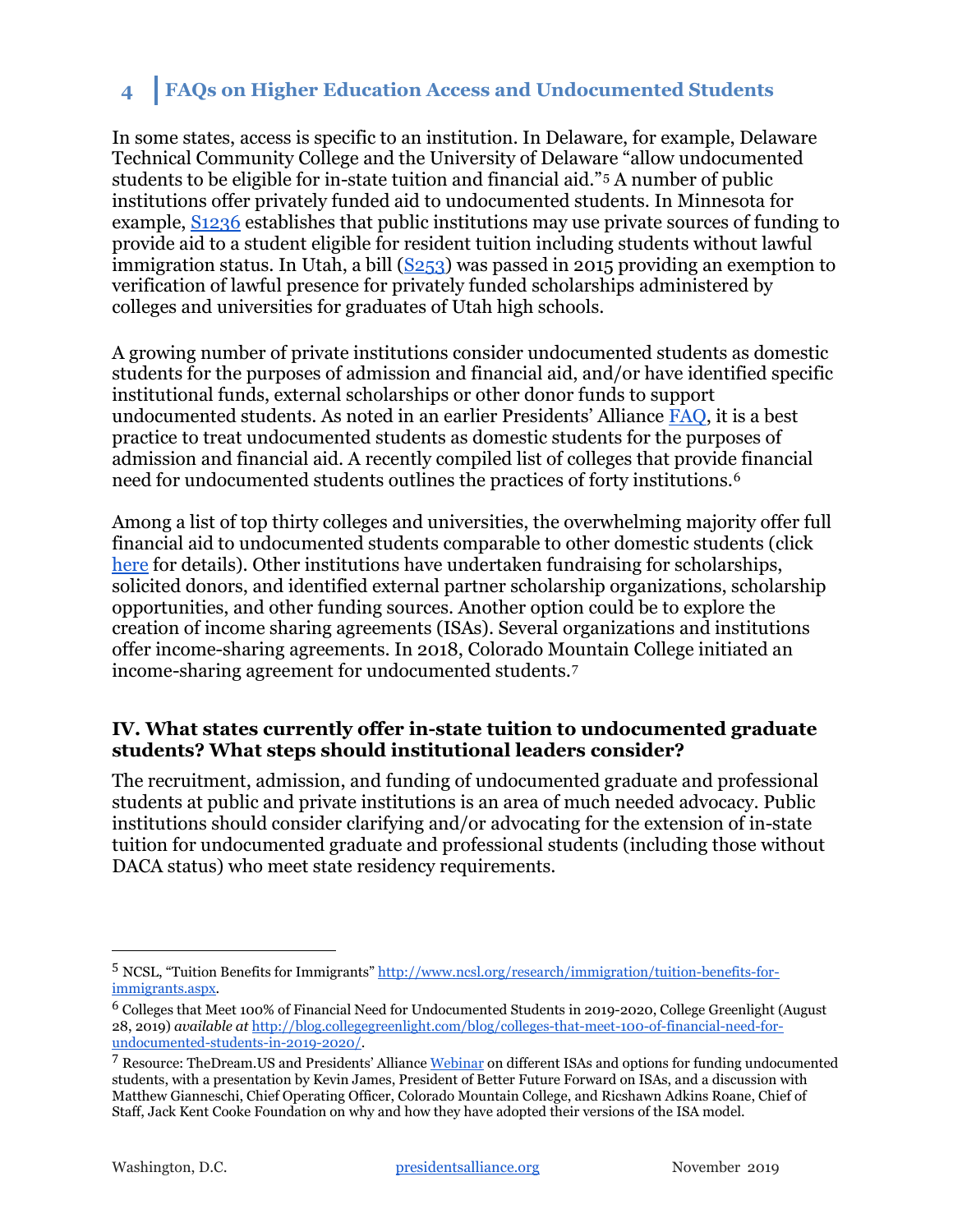Most state laws focus on tuition equity for undergraduate students, and it is not clear the extent to which in-state tuition applies to graduate students who meet the state residency criteria. Examples of two states that have explicitly extended in-state tuition to graduate students are Oregon and California. [Oregon Senate Bill SB 859](https://www.scribd.com/document/406754818/Senate-Bill-859#from_embed) exempts students who are not a citizen or lawful permanent resident attending a public university from paying non-resident tuition as an undergraduate and graduate student. Undocumented graduate students in California who are eligible for [AB540](https://leginfo.legislature.ca.gov/faces/billNavClient.xhtml?bill_id=200120020AB540) can receive financial support through the California Dream Act and through several forms of employment or private support from California institutions

Institutions can promote the availability of in-state tuition and/or other forms of assistance for undocumented graduate and professional students when it is available. The new [UCLA Undocumented Graduate and Professional Student Handbook](https://www.presidentsimmigrationalliance.org/wp-content/uploads/2019/11/UCLA_Undocumented_handbook_WEB_Oct2019.pdf) is an excellent model for both public and private institutions regarding making institutional and state policies visible, clear and welcoming to undocumented students.

### <span id="page-4-0"></span>**V. What are some examples of non-employment based funding opportunities for undocumented students without work authorization? How can my institution create these opportunities?**

With the possible termination of DACA, institutions are encouraged to explore ways to reimagine traditionally employment-based opportunities available to undocumented undergraduate and graduate students on campus.[8](#page-4-1) There are a variety of ways to establish non-employment based fellowships and other funding opportunities for students without work authorization. While many positions are necessarily employment-based, other opportunities can be reconfigured as experiential, educational, or training fellowships.

See this [FAQ](https://19lwtt3nwtm12axw5e31ay5s-wpengine.netdna-ssl.com/wp-content/uploads/2018/04/FAQ3-NonEmployment-Fellowship-Opportunities-Presidents-Alliance-3.27.18.pdf) on developing experiential fellowships for undergraduate students from the [Presidents' Alliance,](http://prezalliance.wpengine.com/) and this [guide](https://immigrantsrising.org/resource/creating-fellowship-programs-for-educational-institutions/) and [webinar](https://immigrantsrising.org/resource/creating-fellowship-programs-for-educational-institutions-webinar/) on creating non-employment based fellowships by [Immigrants Rising.](https://immigrantsrising.org/resources/) For graduate students, teaching and research assistantships may be able to be reconfigured as curriculum-based training fellowships. At Emory University, teaching fellowships are curriculum-based (see description [here\)](http://www.physics.emory.edu/home/academic/graduate/guide.html).

<span id="page-4-1"></span><sup>&</sup>lt;sup>8</sup> It should be noted that there is already a large number of undocumented students without work authorization are already enrolled in post-secondary education. A 2017 Migration Policy Institute (MPI) estimated approximately 124,000 DACA recipients enrolled in post-secondary education; and overall estimates suggest approximately 400,000 undocumented students and adult learners are enrolled in postsecondary education. A 2019 MPI study, commissioned by the Presidents' Alliance, has estimated that 98,000 undocumented students are graduating U.S. high schools annually. Many of these immigrant youth were not able to apply for DACA before it was rescinded.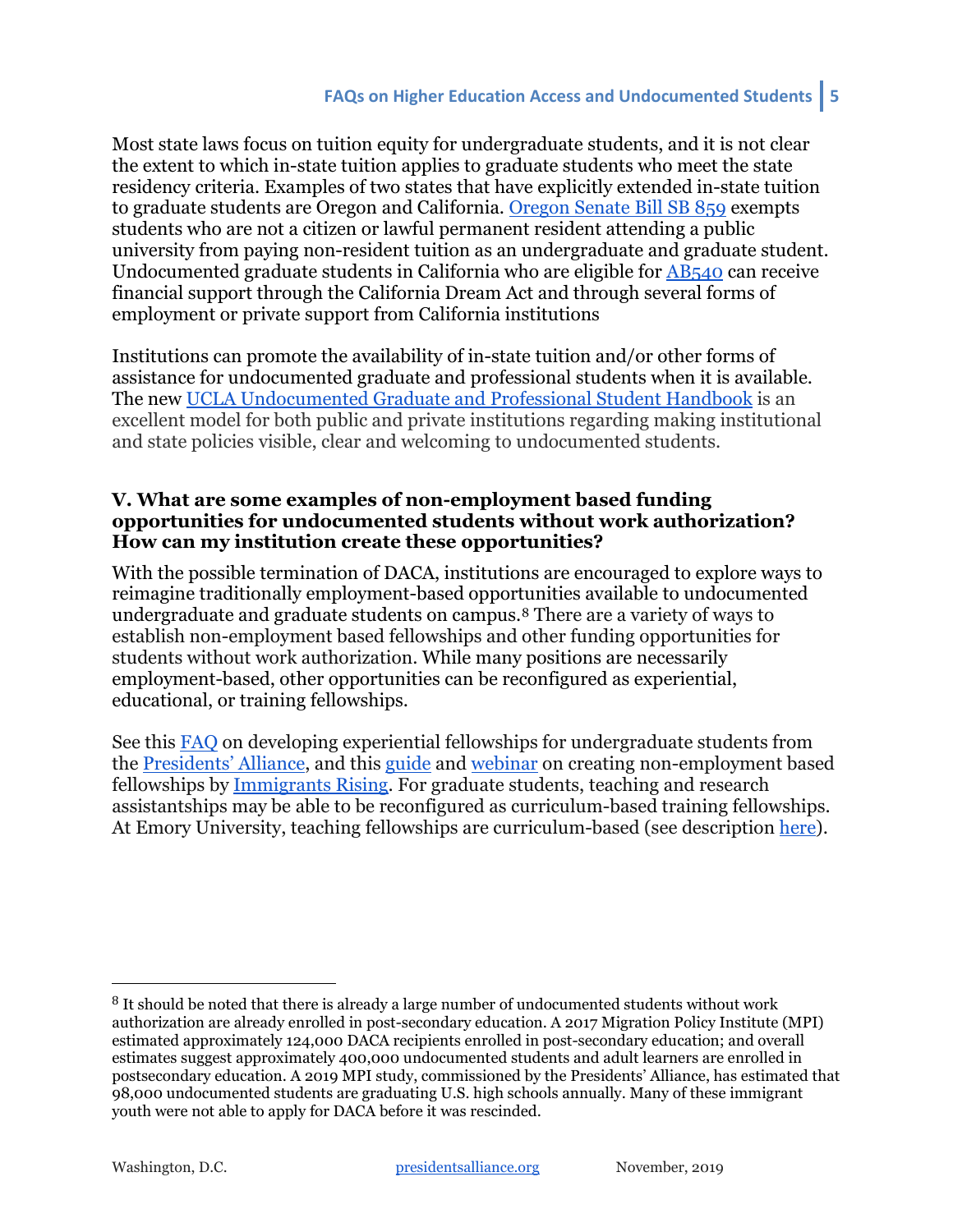#### <span id="page-5-0"></span>**VI. Many DACA recipients are currently working on campuses? What should DACA recipients know about their employment rights? What should campus supervisors know?**

It is important for both employees and employers to understand the rights of DACA recipients. A person's immigration status is personal, private information.

Useful resources for students include [Your Employment Rights with DACA and TPS](https://www.thedream.us/wp-content/uploads/2019/08/TheDream.US-Employment-Guide-for-DREAMers.pdf) from [TheDream.US](https://www.thedream.us/) an[d](https://www.nilc.org/issues/daca/about-daca-and-employment/) [Frequently Asked Questions about DACA and Employment](https://www.nilc.org/issues/daca/about-daca-and-employment/) from The National Immigration Law Center. For FAQs and guides geared toward employers, see the [FAQ](https://19lwtt3nwtm12axw5e31ay5s-wpengine.netdna-ssl.com/wp-content/uploads/2018/04/FAQ2-Employment-Authorization-Presidents-Alliance-3.27.18.pdf) on employment authorization and DACA students from the Presidents' Alliance and the [Employer's Guide for Hiring Individuals with DACA or TPS](https://www.thedream.us/wp-content/uploads/2019/08/TheDream.US-Employment-Guide-for-Employers.pdf) from TheDream.US.

### <span id="page-5-1"></span>**VII. What career development opportunities or resources are available for undocumented students post-graduation or off-campus? What steps should institutional leaders consider?**

National organizations and community-based groups offer information and webinars on how to set up as an independent contractor. For example, [Immigrants Rising](https://immigrantsrising.org/) offers a variety of [resources](https://immigrantsrising.org/resources?_sft_geography=california,national&_sft_keyword=independent-contracting) for undocumented individuals on independent contracting. Another organization, the [Democracy at Work Institute](https://institute.coop/) (DAWI) is spearheading a Rapid Response Cooperative (RRC) Development Project, which "aims to create replicable, out-of-the-box worker-owned businesses that provide a pathway to work for DREAMers and undocumented individuals." See more information [here.](https://www.presidentsimmigrationalliance.org/wp-content/uploads/2019/11/Our-Work_RRC_FINAL.pdf) This may be an excellent resource for students or alumni, and DAWI can provide technical assistance and guidance on how to set up these business. Also see the related website, [Radiate](http://radiateconsulting.coop/)  [Consulting Cooperatives,](http://radiateconsulting.coop/) for information about the services and members.

Institutions can also highlight funding resources for undergraduate and graduate students. [Immigrants Rising](https://immigrantsrising.org/resources/) provides lists of [undergraduate](https://immigrantsrising.org/resource/list-of-undergraduate-scholarships/) and [graduate](https://immigrantsrising.org/resource/list-of-graduate-scholarships/) fellowships. The [Dream Summer Fellowship](https://www.labor.ucla.edu/what-we-do/dream-resource-center/dream-summer/) is open to currently enrolled students and alumni from across the country. It provides paid internship opportunities for Dreamers and others, and is open to those without work authorization (the new application cycle starts in early December.)

At [My Undocumented Life,](https://mydocumentedlife.org/) the [Undocugrad series](https://mydocumentedlife.org/2019/07/10/compilation-of-undocugrads-series/) includes reflections and advice for undocumented students considering graduate and professional school writing on the [My](https://mydocumentedlife.org/)  [Undocumented Life](https://mydocumentedlife.org/) Blog an[d](http://www.undocuscholars.org/) [Undocuscholars](http://www.undocuscholars.org/) organization. My Undocumented Life also provides [resources](https://mydocumentedlife.org/graduate-school-students/) for undergraduate and graduate students. [PreHealth Dreamers](https://www.phdreamers.org/) provides resources for pre-health students, while Hispanic National Bar Association produced a [toolkit](https://www.presidentsimmigrationalliance.org/wp-content/uploads/2019/04/2019-HNBA-Dreamer-Initiative-Final.pdf) on how to support Dreamer law students.

To the extent applicable and practical, higher education leaders should consider advocating for expanded access to licensure for undocumented and other immigrant students in their state and on the federal level. This affects students in public and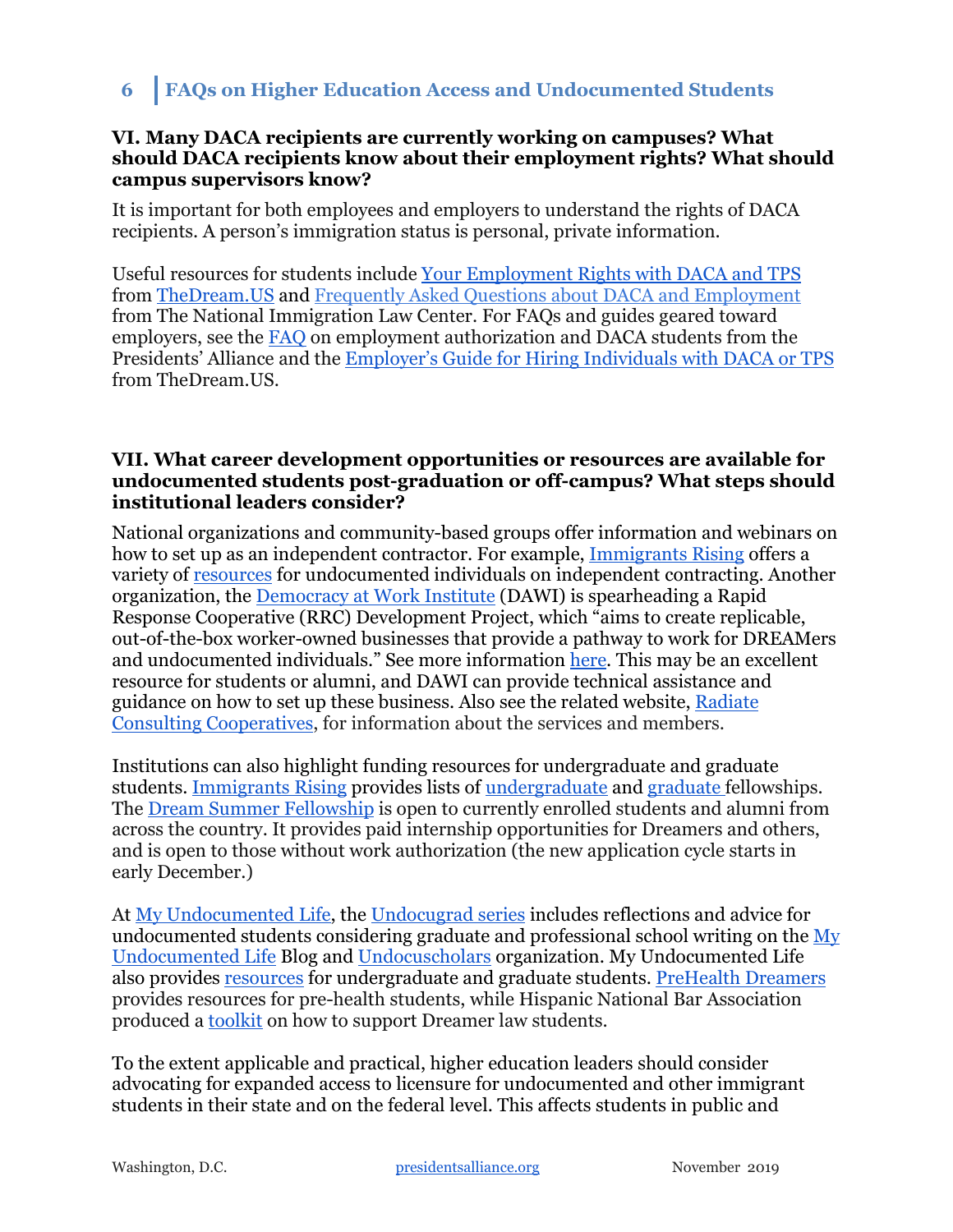private institutions equally. Access to professional and occupational licensing is essential for enabling undocumented students and other immigrant learners fulfill their educational and employment aspirations, especially considering over 1,100 professions (and about 25 percent of all workers) require licensing. While much of the advocacy needs to be pursued at the state level, there is also a role for federal action. To learn more, read the Presidents' Alliance [report](https://www.presidentsimmigrationalliance.org/pressrelease/new-report-congress-and-states-must-expand-job-licensing-to-dreamers-and-immigrants/) on the topic ("Expanding Eligibility for Professional and Occupational Licensure for Immigrants"), developed in collaboration with a number of partners.

## <span id="page-6-0"></span>**VIII. State Tuition Equity and Financial Aid Policies (as of November 2019)**

[20 states](https://uleadnet.org/) (including the District of Columbia) provide access to in-state tuition to all undocumented students who meet the state residency requirements, regardless of whether they have DACA:

- 1. [California](https://uleadnet.org/map/california-policy)
- 2. [Colorado](http://www.leg.state.co.us/clics/clics2013a/csl.nsf/fsbillcont3/E083F0BE76DFD8F087257A8E0073BFC9?Open&file=033_enr.pdf)
- 3. [Connecticut](https://uleadnet.org/map/connecticut-policy)[9](#page-6-1)
- 4. [Florida](https://uleadnet.org/map/florida-policy)
- 5. [Hawaii](https://uleadnet.org/map/hawaii-policy)<sup>[10](#page-6-2)</sup>
- 6. [Idaho](https://uleadnet.org/map/idaho-policy)
- 7. [Illinois](https://uleadnet.org/map/illinois-policy)
- 8. [Kansas](https://uleadnet.org/map/kansas-policy)
- 9. [Maryland](https://uleadnet.org/map/maryland-policy)<sup>[11](#page-6-3)</sup>
- 10. [Minnesota](https://uleadnet.org/map/minnesota-policy)<sup>[12](#page-6-4)</sup>
- 11. [Nebraska](https://uleadnet.org/map/nebraska-policy)
- 12. [New Jersey](https://uleadnet.org/map/new-jersey-policy)
- 13. [New Mexico](https://uleadnet.org/map/new-mexico-policy) 14. [New York](https://uleadnet.org/map/new-york-policy)
- 15. [Oregon](https://uleadnet.org/map/oregon-policy)
- 16. [Rhode Island](https://uleadnet.org/map/rhode-island-policy)
- 17. [Utah](https://uleadnet.org/map/utah-policy)
- 18. [Texas](https://uleadnet.org/map/texas-policy)
- 19. [Washington](https://uleadnet.org/map/washington-policy)
- 20. [The District of Columbia](http://lims.dccouncil.us/Download/34620/B21-0422-SignedAct.pdf)

<span id="page-6-1"></span> <sup>9</sup> Eastern Connecticut State University is one of four host institutions for the Opportunity Scholarship, a private scholarship that provides full out of state tuition up to \$20k for undocumented students from states that prohibit their enrollment or require them to pay out of state tuition.

<span id="page-6-2"></span> $10$  The decision to offer in-state tuition to undocumented and DACAmented students in Hawaii was made by the state board of regents.

<span id="page-6-3"></span><sup>&</sup>lt;sup>11</sup> Students in Maryland must start out at a community college to be eligible for in-state tuition.

<span id="page-6-4"></span><sup>12</sup> Minnesota residents (including qualified undocumented residents) are also eligible to pay Minnesota in-state tuition rates while attending public institutions in North Dakota. [https://www.ohe.state.mn.us/mPg.cfm?pageID=122.](https://www.ohe.state.mn.us/mPg.cfm?pageID=122)

<sup>\*</sup> These states are listed twice because tuition policies vary by institutions. Within these states, some public institutions within these states offer in-state tuition to all undocumented students who meet state residency requirements while other institutions offer access to in-state tuition only to DACA recipients. For specific information about tuition policies see the specific university website.